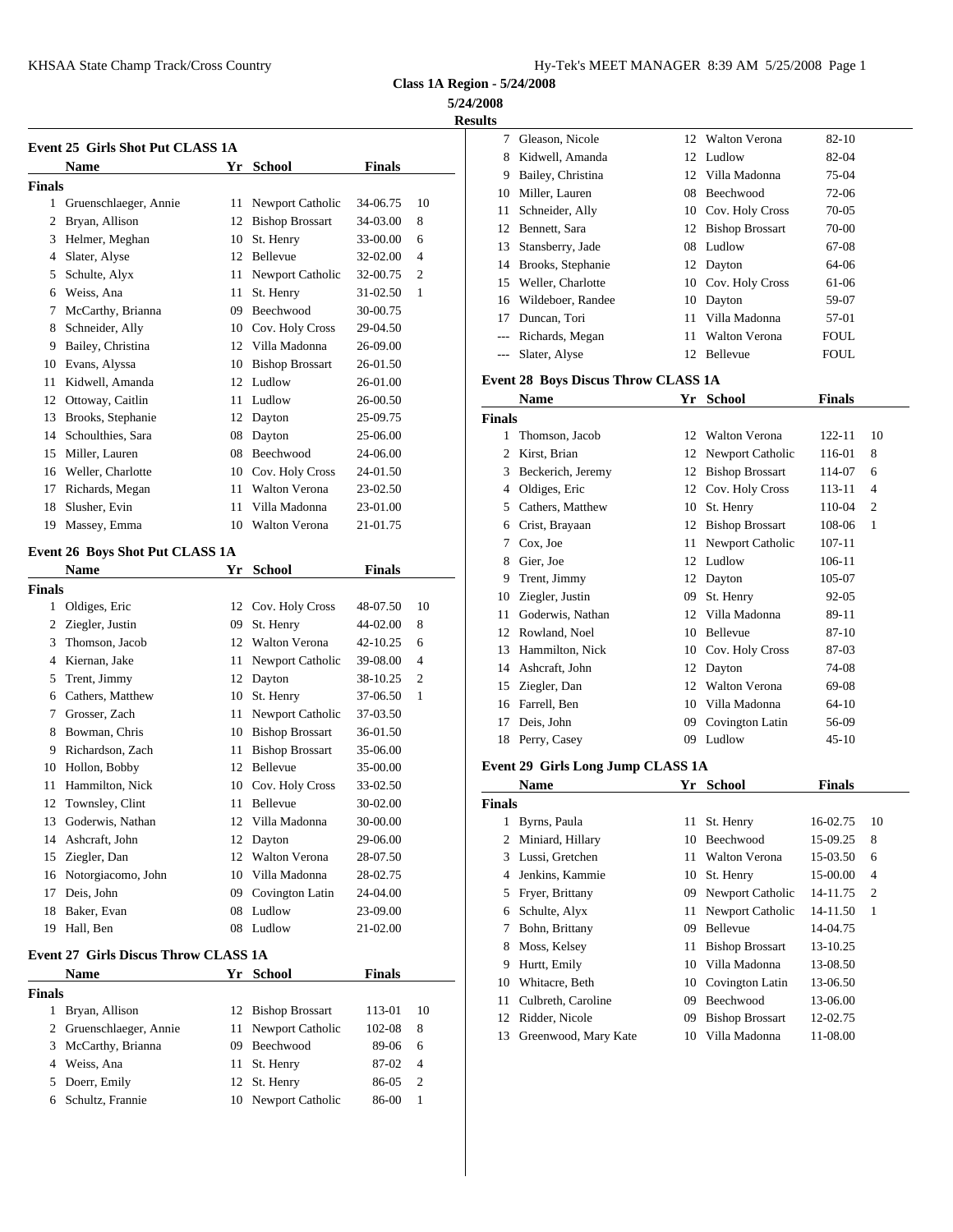| Hy-Tek's MEET MANAGER  8:39 AM  5/25/2008  Page 2 |  |  |  |
|---------------------------------------------------|--|--|--|
|---------------------------------------------------|--|--|--|

**Class 1A Region - 5/24/2008**

## **5/24/2008**

| Kesults |
|---------|
|         |

|        | Event 30 Boys Long Jump CLASS 1A |    |                        |               |                | 4             | Helm         |
|--------|----------------------------------|----|------------------------|---------------|----------------|---------------|--------------|
|        | <b>Name</b>                      |    | Yr School              | <b>Finals</b> |                | 5             | Jenkii       |
| Finals |                                  |    |                        |               |                | 5             | Bohn,        |
|        |                                  |    |                        |               |                | 7             | Schul        |
| 1      | Hoffman, Ted                     | 12 | <b>Walton Verona</b>   | 19-03.50      | 10             |               | Schul        |
| 2      | Gier, Joe                        |    | 12 Ludlow              | 18-11.50      | 8              | 9             | Strick       |
| 3      | Brockman, Kevin                  | 11 | St. Henry              | 18-10.50      | 6              | 10            | Peace        |
| 4      | Harper, Mitch                    | 11 | <b>Walton Verona</b>   | 18-08.00      | $\overline{4}$ |               |              |
| 5      | Turner, Richard                  |    | 12 Dayton              | 17-08.50      | $\overline{2}$ | Event 34 B    |              |
| 6      | Moore, Matt                      | 12 | <b>Bishop Brossart</b> | 17-07.25      | 1              |               | <b>Nam</b>   |
| 7      | Kleier, Jake                     | 08 | Ludlow                 | 17-06.50      |                | <b>Finals</b> |              |
| 8      | Richter, Austin                  |    | 12 Bellevue            | 17-05.50      |                | 1             | Bessl        |
| 9      | Kloeker, Sam                     |    | 12 Newport Catholic    | 17-03.00      |                | 2             | <b>Brock</b> |
| 10     | Stover, Matt                     | 09 | <b>Bishop Brossart</b> | 16-07.00      |                | 3             | Kloek        |
| 11     | Brinkman, Eric                   | 10 | Cov. Holy Cross        | 16-01.75      |                | 3             | McGr         |
| 12     | Kloeker, Charlie                 | 11 | Newport Catholic       | 15-05.25      |                | 5             | Jorda        |
| 13     | Rightmire, Zack                  | 08 | Villa Madonna          | 14-03.50      |                |               | Krebs        |
| 14     | Bramer, Andy                     | 09 | Cov. Holy Cross        | 14-01.75      |                |               | Schm         |
| 15     | Kalin, Christian                 | 10 | Covington Latin        | 13-00.50      |                | Event 35 G    |              |
|        | Kroger, Mak                      | 10 | Covington Latin        | <b>FOUL</b>   |                |               | Nam          |
|        |                                  |    |                        |               |                |               |              |

## **Event 31 Girls Triple Jump CLASS 1A**

|        | <b>Name</b>         |    | Yr School              | <b>Finals</b> |                |                             | Sutka      |
|--------|---------------------|----|------------------------|---------------|----------------|-----------------------------|------------|
| Finals |                     |    |                        |               |                | $\mathcal{D}_{\mathcal{L}}$ | Torbe      |
| 1      | Schulte, Alyx       |    | 11 Newport Catholic    | 33-05.50      | 10             | 3                           | Schul      |
| 2      | Byrns, Paula        | 11 | St. Henry              | 33-00.50      | 8              | 4                           | Addle      |
| 3      | Lussi, Olivia       | 11 | Walton Verona          | 32-11.50      | 6              | 5                           | Murra      |
|        | Lussi, Gretchen     |    | 11 Walton Verona       | 32-05.50      | $\overline{4}$ | 6                           | Schill     |
| 5      | Schultz, Kimber     |    | 11 Newport Catholic    | 32-03.00      | $\overline{2}$ |                             |            |
| 6      | Jenkins, Kammie     | 10 | St. Henry              | 30-11.00      | 1              | Event 36 B                  |            |
| 7      | Stricklen, Mary     | 11 | <b>Bishop Brossart</b> | J30-11.00     |                |                             | <b>Nam</b> |
| 8      | Keegan, Ria         | 11 | Villa Madonna          | 29-11.50      |                | <b>Finals</b>               |            |
| 9      | Reynolds, Mindi     | 09 | <b>Bellevue</b>        | 29-11.00      |                |                             | Kloek      |
| 10     | Miniard, Hillary    |    | 10 Beechwood           | 29-10.00      |                | 2                           | Osten      |
| 11     | Hurtt, Emily        |    | 10 Villa Madonna       | 29-03.50      |                | 3                           | Cahill     |
| 12     | Osterhage, Courtney | 11 | <b>Bishop Brossart</b> | 28-10.00      |                |                             | Kloek      |
| 13     | Schilling, Anna     | 07 | Beechwood              | 24-10.00      |                |                             | Rust,      |
|        |                     |    |                        |               |                |                             |            |

## **Event 32 Boys Triple Jump CLASS 1A**

|        | <b>Name</b>                       | Yr | <b>School</b>          | <b>Finals</b> |                |
|--------|-----------------------------------|----|------------------------|---------------|----------------|
| Finals |                                   |    |                        |               |                |
|        | Duggan, TJ                        |    | 11 Villa Madonna       | 38-08.00      | 10             |
|        | Emerson, Ross                     | 10 | St. Henry              | 38-07.00      | 8              |
| 3      | Mueller, Zak                      | 11 | <b>Bishop Brossart</b> | 38-03.00      | 6              |
| 4      | Brockman, Kevin                   | 11 | St. Henry              | 38-01.50      | $\overline{4}$ |
| 5.     | Kloeker, Charlie                  | 11 | Newport Catholic       | 34-05.00      | $\overline{c}$ |
| 6      | Goyert, Simon                     |    | 12 Bishop Brossart     | 34-02.00      | 1              |
| 7      | Froendhoff, Michael               | 09 | Newport Catholic       | 33-08.50      |                |
| 8      | Schmitt, Sam                      | 09 | <b>Walton Verona</b>   | 33-05.00      |                |
|        | Event 33 Girls High Jump CLASS 1A |    |                        |               |                |
|        | <b>Name</b>                       |    | Yr School              | <b>Finals</b> |                |
| Finals |                                   |    |                        |               |                |
|        | O'Leary, Shannon                  | 11 | <b>Bishop Brossart</b> | 5-00.00       | 10             |
|        | Guevara, Ashley                   | 10 | <b>Walton Verona</b>   | $J5-00.00$    | 8              |
| 3      | Hood, Robin                       | 10 | Beechwood              | $4 - 10.00$   | 6              |
|        |                                   |    |                        |               |                |

| <b>Results</b> |                                                         |     |                                      |               |                |
|----------------|---------------------------------------------------------|-----|--------------------------------------|---------------|----------------|
|                | 4 Helmer, Anna                                          |     | 11 St. Henry                         | J4-10.00      | 4              |
| 5              | Jenkins, Kammie                                         |     | 10 St. Henry                         | J4-10.00      | 1.5            |
|                | 5 Bohn, Brittany                                        |     | 09 Bellevue                          | J4-10.00      | 1.5            |
|                | 7 Schultz, Kimber                                       |     | 11 Newport Catholic                  | 4-08.00       |                |
|                | 7 Schulte, Alyx                                         |     | 11 Newport Catholic                  | 4-08.00       |                |
| 9              | Stricklen, Mary                                         |     | 11 Bishop Brossart                   | 4-06.00       |                |
|                | 10 Peace, Madison                                       |     | 07 Walton Verona                     | 4-02.00       |                |
|                | Event 34 Boys High Jump CLASS 1A                        |     |                                      |               |                |
|                | Name                                                    |     | Yr School                            | <b>Finals</b> |                |
| <b>Finals</b>  |                                                         |     |                                      |               |                |
|                | 1 Bessler, Ben                                          |     | 10 St. Henry                         | 6-04.00       | 10             |
|                | 2 Brockman, Brandon                                     |     | 09 Walton Verona                     | 5-08.00       | 8              |
|                | 3 Kloeker, Sam                                          |     | 12 Newport Catholic                  | 5-06.00       | 5              |
|                | 3 McGrath, Kyle                                         |     | 12 Bishop Brossart                   | 5-06.00       | 5              |
|                | 5 Jordan, Tyler<br>6 Krebs, Andrew                      |     | 10 St. Henry                         | J5-06.00      | 2              |
|                | 7 Schmitt, Sam                                          | 11  | Newport Catholic<br>09 Walton Verona | 5-04.00       | $\mathbf{1}$   |
|                |                                                         |     |                                      | 5-02.00       |                |
|                | <b>Event 35 Girls Pole Vault CLASS 1A</b>               |     |                                      |               |                |
|                | <b>Name</b>                                             |     | Yr School                            | <b>Finals</b> |                |
| <b>Finals</b>  | 1 Sutkamp, Samantha                                     |     | 12 Newport Catholic                  | 9-06.00       | 10             |
|                | 2 Torbeck, Erinn                                        |     | 12 St. Henry                         | 9-00.00       | 8              |
|                | 3 Schultz, Kimber                                       | 11. | Newport Catholic                     | 8-06.00       | 6              |
|                | 4 Addler, Katie                                         | 10  | St. Henry                            | 8-00.00       | 4              |
|                | 5 Murray, Melissa                                       | 11  | <b>Bishop Brossart</b>               | 7-06.00       | 2              |
| 6              | Schilling, Christine                                    |     | 12 Bishop Brossart                   | 7-00.00       | 1              |
|                |                                                         |     |                                      |               |                |
|                | <b>Event 36 Boys Pole Vault CLASS 1A</b><br><b>Name</b> |     | Yr School                            | <b>Finals</b> |                |
| <b>Finals</b>  |                                                         |     |                                      |               |                |
|                | 1 Kloeker, Sam                                          |     | 12 Newport Catholic                  | 11-06.00      | 10             |
|                | 2 Ostendorf, Brad                                       |     | 12 Bishop Brossart                   | 11-00.00      | 8              |
|                | 3 Cahill, Lee                                           |     | 12 St. Henry                         | 9-06.00       | 6              |
|                | 4 Kloeker, Charlie                                      | 11  | Newport Catholic                     | 9-00.00       | $\overline{4}$ |
| $---$          | Rust, Kevin                                             |     | 12 Bishop Brossart                   | NH            |                |
|                |                                                         |     |                                      |               |                |
|                | Women - CLASS 1A - Team Rankings - 18 Events Scored     |     |                                      |               |                |
|                | 1) St. Henry District                                   |     |                                      |               | 159.5          |
|                | Newport Central Catholic<br>2)                          |     |                                      |               | 156            |
|                | 3) Bishop Brossart                                      |     |                                      |               | 79             |
|                | 4) Walton Verona                                        |     |                                      |               | 54             |
|                | Beechwood<br>5)                                         |     |                                      |               | 30             |
|                | Covington Latin<br>6)                                   |     |                                      |               | 26             |
|                | VIlla Madonna<br>7)                                     |     |                                      |               | 25             |
|                | Holy Cross (Covington)<br>8)                            |     |                                      |               | 22             |
|                | 9) Bellevue                                             |     |                                      |               | 5.5            |
|                | 10) Dayton                                              |     |                                      |               | 1              |
|                | Men - CLASS 1A - Team Rankings - 18 Events Scored       |     |                                      |               |                |
|                | St. Henry District<br>1)                                |     |                                      |               | 142            |
|                | <b>Bishop Brossart</b><br>2)                            |     |                                      |               | 119            |
|                | Walton Verona<br>3)                                     |     |                                      |               | 101            |

4) Newport Central Catholic 64